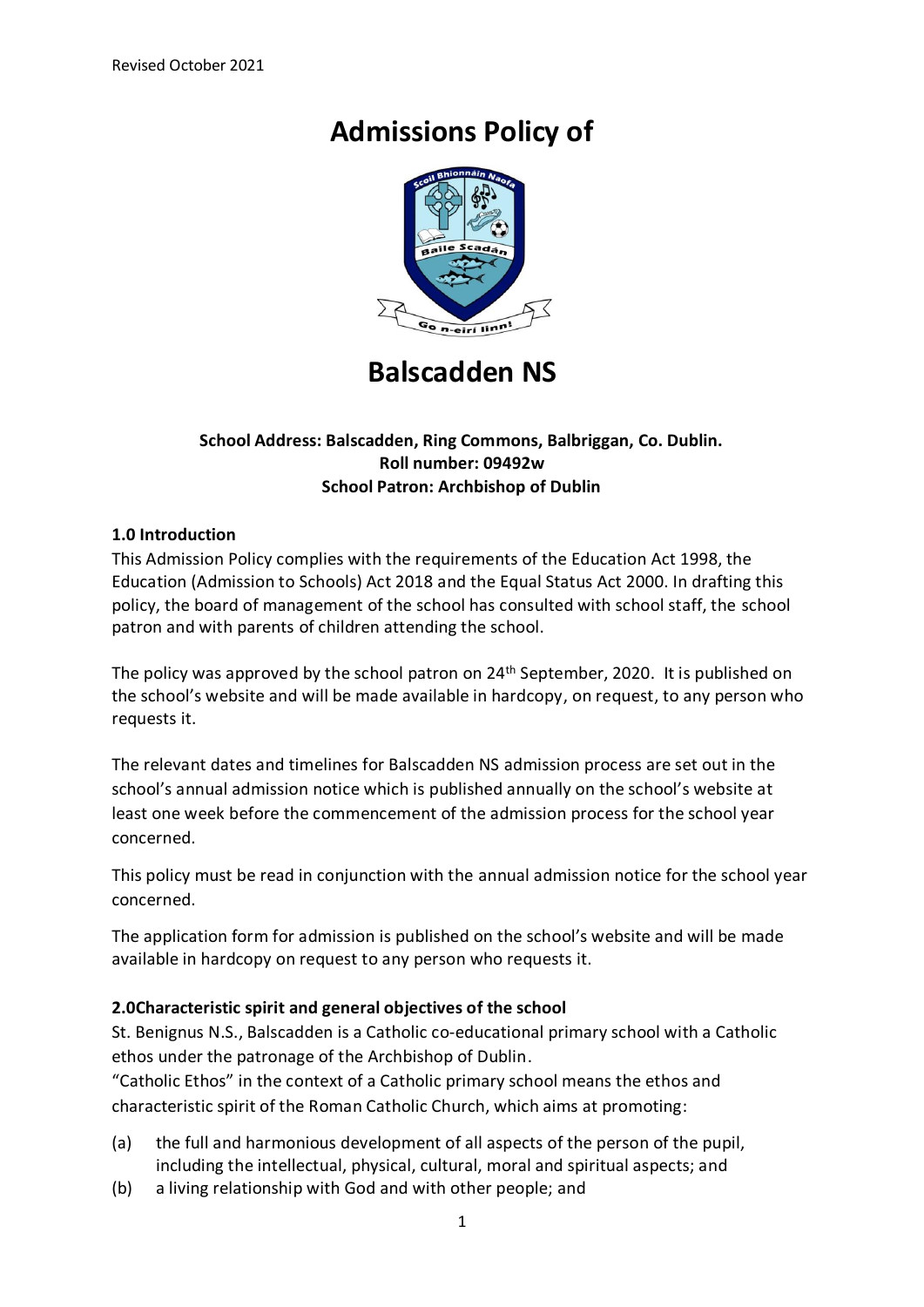- (c) a philosophy of life inspired by belief in God and in the life, death and resurrection of Jesus; and
- (d) the formation of the pupils in the Catholic faith,

and which school provides religious education for the pupils in accordance with the doctrines, practices and traditions of the Roman Catholic Church, and/or such ethos and/or characteristic spirit as may be determined or interpreted from time to time by the Irish Episcopal Conference.

In accordance with S.15 (2) (b) of the Education Act, 1998 the Board of Management of Balscadden NS shall uphold, and be accountable to the patron for so upholding, the characteristic spirit of the school as determined by the cultural, educational, moral, religious, social, linguistic and spiritual values and traditions which inform and are characteristic of the objectives and conduct of the school.

Balscadden NS is a Roman Catholic co-educational school under the patronage of the Catholic Archbishop of Dublin. As a Roman Catholic school, the school aims at promoting the full and harmonious development of all aspects of the pupil: intellectual, physical, cultural, moral and spiritual, including a living relationship with God and other people. We endeavour to equip each child with the skills and positive self-esteem to empower them to contribute to their community and become lifelong learners. The Catholic school provides religious education for the pupils in accordance with the doctrines, practices and tradition of the Roman Catholic Church and promotes the formation of the pupils in the Catholic faith. The Board of Management will endeavour to develop school policies that protect the Catholic ethos of the school.

# **3.0Admission Statement**

Balscadden NS will not discriminate in its admission of a student to the school on any of the following:

- (a) the gender ground of the student or the applicant in respect of the student concerned,
- (b) the civil status ground of the student or the applicant in respect of the student concerned,
- (c) the family status ground of the student or the applicant in respect of the student concerned,
- (d) the sexual orientation ground of the student or the applicant in respect of the student concerned,
- (e) the religion ground of the student or the applicant in respect of the student concerned,
- (f) the disability ground of the student or the applicant in respect of the student concerned,
- (g) the ground of race of the student or the applicant in respect of the student concerned,
- (h) the Traveller community ground of the student or the applicant in respect of the student concerned, or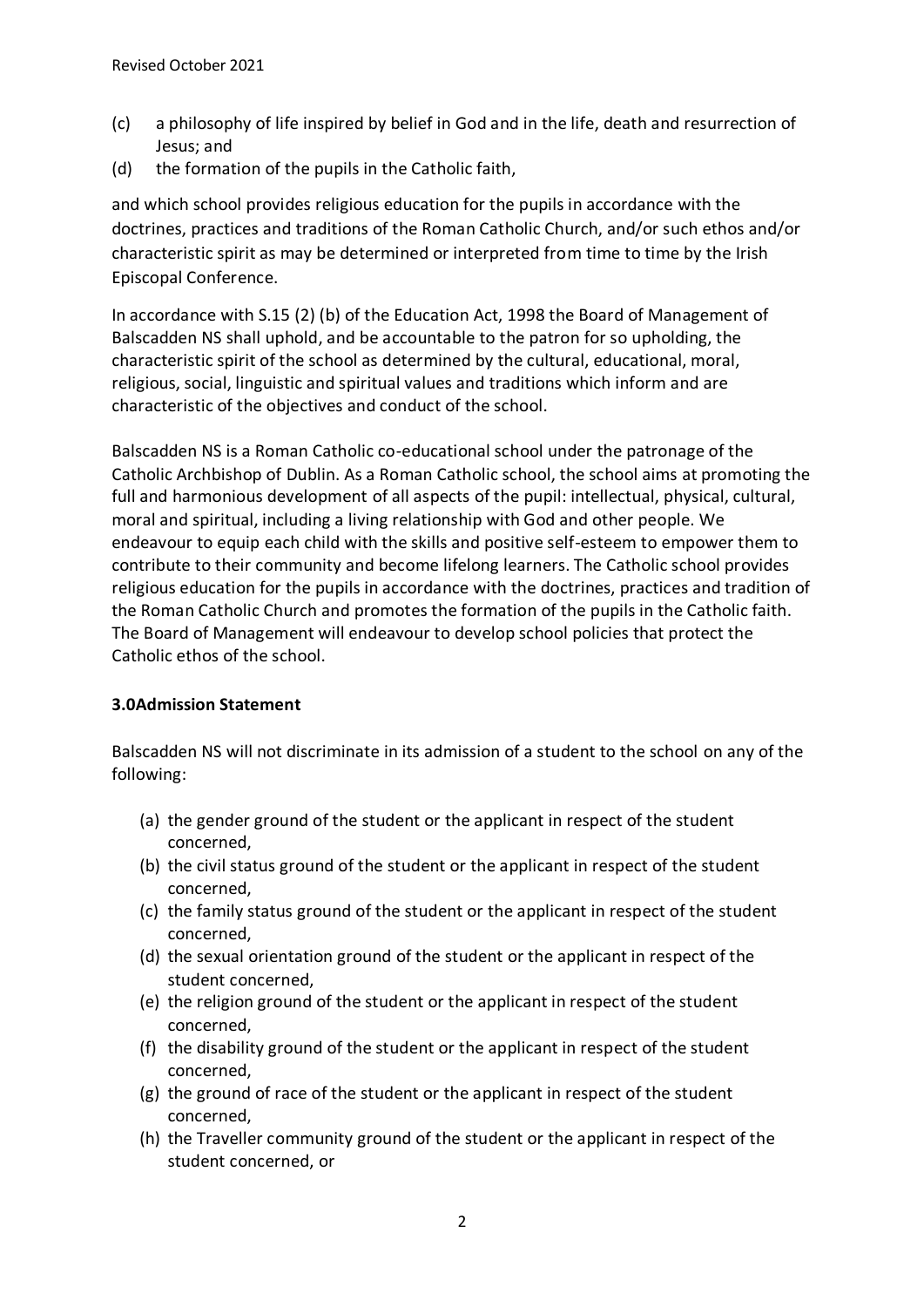(i) the ground that the student or the applicant in respect of the student concerned has special educational needs

As per section 61 (3) of the Education Act 1998, 'civil status ground', 'disability ground', 'discriminate', 'family status ground', 'gender ground', 'ground of race', 'religion ground', 'sexual orientation ground' and 'Traveller community ground' shall be construed in accordance with section 3 of the Equal Status Act 2000.

Balscadden NS is a school whose objective is to provide education in an environment which promotes certain religious values and does not discriminate where it refuses to admit as a student a person who is not Catholic and it is proved that the refusal is essential to maintain the ethos of the school.

## **4.0Special Educational Needs**

St. Benignus N.S. does not currently have a special class, however, our school is fully committed to inclusivity, particularly with reference to the enrolment of children with special educational needs.

# **5.0Admission of Students**

This school shall admit each student seeking admission except where –

- a) the school is oversubscribed (please see section 6.0 below for further details)
- b) a parent of a student, when required by the principal in accordance with section 23(4) of the Education (Welfare) Act 2000, fails to confirm in writing that the code of behaviour of the school is acceptable to him or her and that he or she shall make all reasonable efforts to ensure compliance with such code by the student

St. Benignus N.S. is a Roman Catholic school and may refuse to admit as a student a person who is not of the Catholic faith where it is proved that the refusal is essential to maintain the ethos of the school.

# **6.0Oversubscription**

In the event that the school is oversubscribed, the school will, when deciding on applications for admission, apply the following selection criteria in the order listed below to those applications that are received within the timeline for receipt of applications as set out in the school's annual admission notice:

1.Siblings and stepsiblings of children already enrolled in the school and children who reside in Balscadden, Flemington (Bridgefoot Road), Flemington Park, Tubbersool, Tubbertown, Tullog, Milestown, Knocknagin, Coney Hill, Bow Hill, Ring Commons, Dermotstown, Delahasey, Folkstown, Forge Road, Inch, The Matt, Balrickard, Balgee, Walshestown Link, Knockbrack, Kitchenstown, East Curragh, Killougher, Hazardstown, Haystown, Whitestown, Reynoldstown, Balgaddy, Grangemount, Grougha Lane, Newtown. (The eldest child will have priority in this ranking).

2.Children of staff (The eldest child will have priority in this ranking).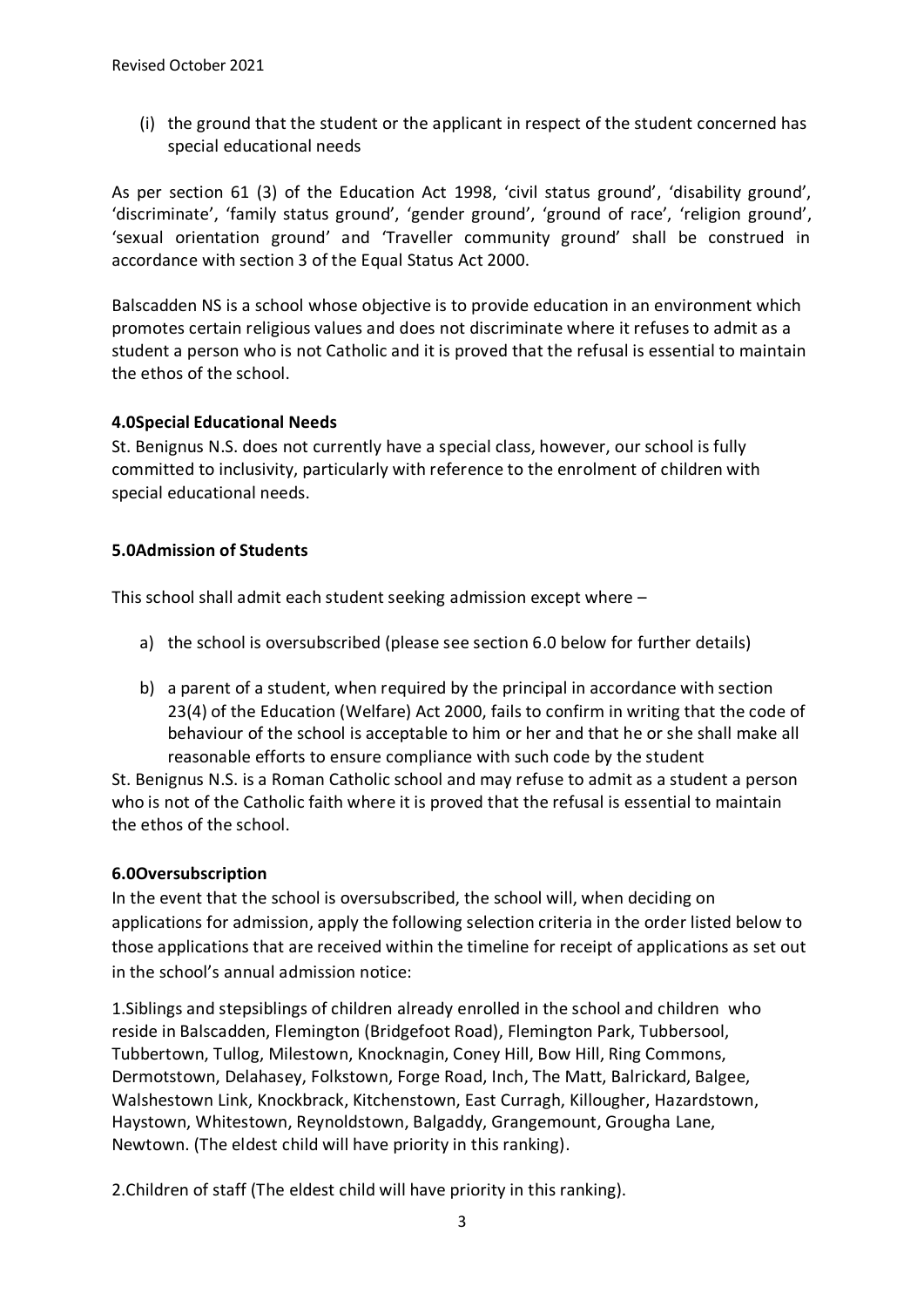3.Those children who reside outside of the Balscadden/Ring Commons parish area but who reside in the Balbriggan areas of New Haven, Dún Saithne, Mount Rochford, Hamlet Close *(combined).* (The eldest child will have priority in this ranking)

4.Those children who live within the Balbriggan parish boundaries applying for a placement are entitled to a place if there are vacancies after the groups from 1 to 4 have been allocated places. (The eldest child will have priority in this ranking)

5. All children who apply to the school and are not residents within the Balbriggan parish boundaries are entitled to a place in the school if there are vacancies in the school after the groups from 1 to 4 have been allocated places. (The eldest child will have priority in this ranking)

In the event that there are two or more students tied for a place or places in any of the selection criteria categories above (the number of applicants exceeds the number of remaining places), the following arrangements will apply:

In the event of two or more students being tied for a place, the oldest student will be given priority. If two applicants have the same date of birth, then a lottery will apply with an independent party present.

The Board of Management shall ensure that a place remains available to a pupil who transfers from a class in the school to a Special Education unit, class or school until that child has completed their primary education. The Board believes that this is important in ensuring that the child's educational needs are prioritised.

The Board of Management request parents/guardians making an application to furnish all available information on their child in the case of additional needs. This will not affect the child's admission to the school whatsoever. However, it allows the school to make every effort to ensure that the child's needs will be catered for upon admission to the school.

# **7.0What will not be considered or taken into account**

In accordance with section 62(7)(e) of the Education Act, the school will not consider or take into account any of the following in deciding on applications for admission or when placing a student on a waiting list for admission to the school:

(a) a student's prior attendance at a pre-school or pre-school service, including naíonraí, other than in relation to a student's prior attendance at— (I) an early intervention class, or

(II) an early start pre-school, specified in a list published by the Minister from time to time;

(b) the payment of fees or contributions (howsoever described) to the school;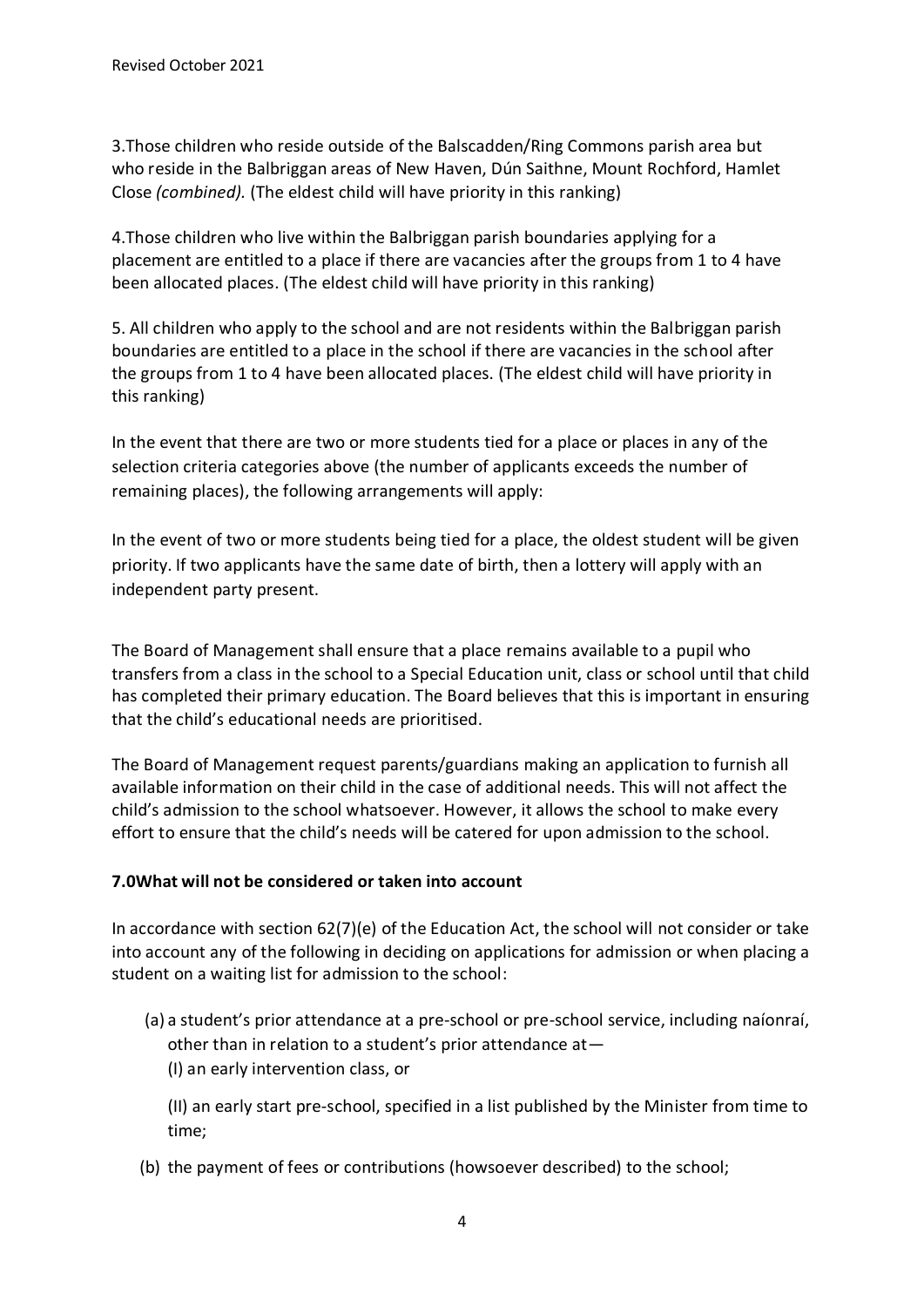(other than in relation to a fee charging school or a plc or further education and training course run by a school in respect of those courses)

- (c) a student's academic ability, skills or aptitude;
	- (other than in relation to: - admission to (a) a special school or (b) a special class insofar as it is necessary in order to ascertain whether or not the student has the category of special educational needs concerned and/or
	- admission to an Irish language school, in accordance with the provisions of section 62(9) of the act
- (d) the occupation, financial status, academic ability, skills or aptitude of a student's parents;
- (e) a requirement that a student, or his or her parents, attend an interview, open day or other meeting as a condition of admission; (other than in the case of admission to the residential element of a boarding school or to a plc or further education and training course run by a school)
- (f) a student's connection to the school by virtue of a member of his or her family attending or having previously attended the school; other than siblings of a student attending or having attended the school as per Enrolment Criteria.
- (g) the date and time on which an application for admission was received by the school, This is subject to the application being received at any time during the period specified for receiving applications set out in the annual admission notice of the school for the school year concerned.

This is also subject to the school making offers based on existing waiting lists (up until 31st January 2025 only).

# **8.0Decisions on applications**

All decisions on applications for admission to Balscadden NS will be based on the following:

- Our school's admission policy
- The school's annual admission notice (where applicable)
- The information provided by the applicant in the school's official application form received during the period specified in our annual admission notice for receiving applications

(Please see section 14.0 below in relation to applications received outside of the admissions period and [section 15.0](#page-7-0) below in relation to applications for places in years other than the intake group.)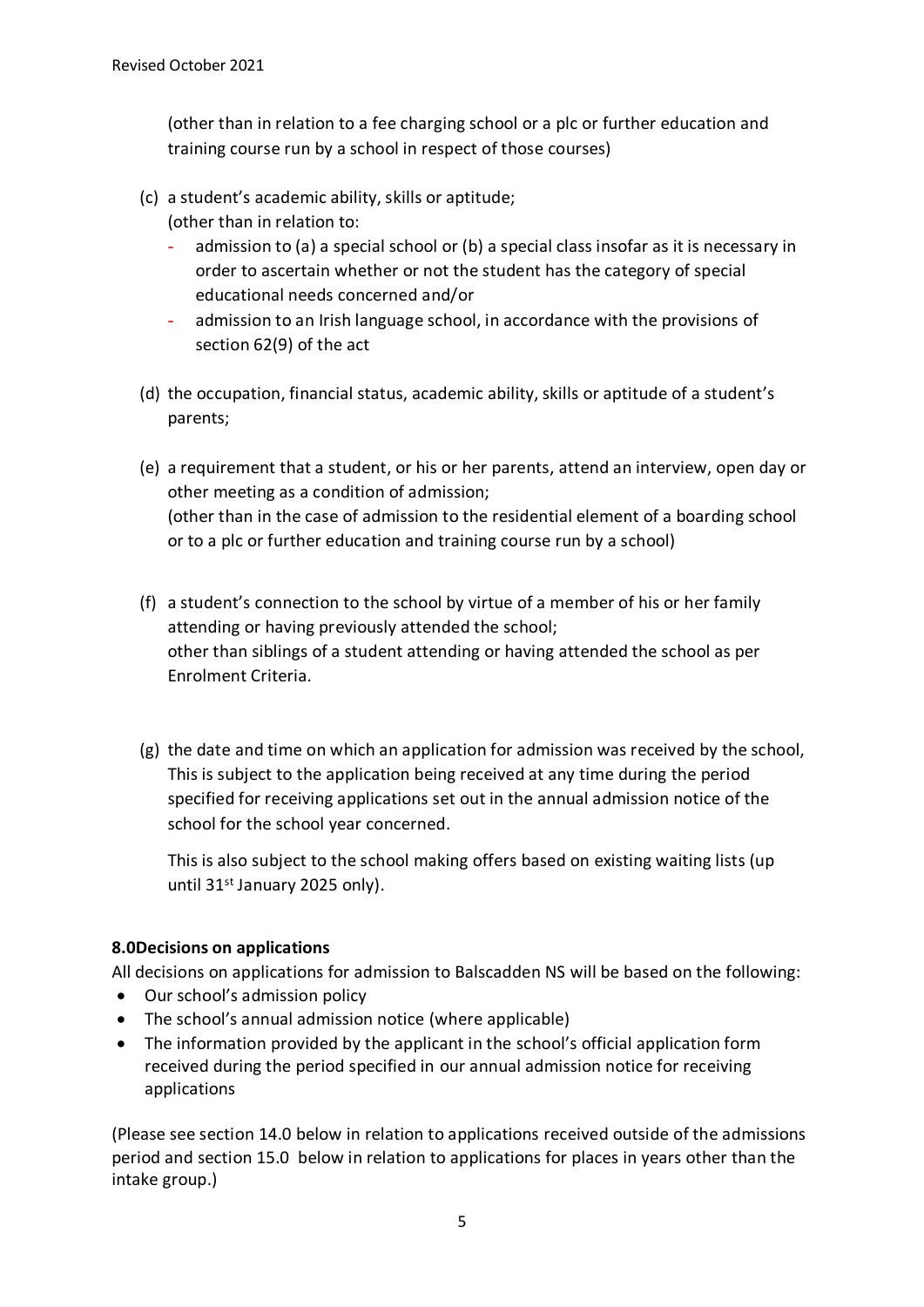Selection criteria that are not included in our school admission policy will not be used to make a decision on an application for a place in our school.

#### **9.0Notifying applicants of decisions**

Applicants will be informed in writing as to the decision of the school, within the timeline outlined in the annual admissions notice.

If a student is not offered a place in our school, the reasons why they were not offered a place will be communicated in writing to the applicant, including, where applicable, details of the student's ranking against the selection criteria and details of the student's place on the waiting list for the school year concerned.

Applicants will be informed of the right to seek a review/right of appeal of the school's decision (see [Section](#page-7-1) 18.0 below for further details).

## **10.0Acceptance of an offer of a place by an applicant**

In accepting an offer of admission from Balscadden NS you must indicate— (i) whether or not you have accepted an offer of admission for another school or schools. If you have accepted such an offer, you must also provide details of the offer or offers concerned and

(ii) whether or not you have applied for and awaiting confirmation of an offer of admission from another school or schools, and if so, you must provide details of the other school or schools concerned.

## **11.0Circumstances in which offers may not be made or may be withdrawn**

An offer of admission may not be made or may be withdrawn by Balscadden NS where—

- (i) it is established that information contained in the application is false or misleading.
- (ii) an applicant fails to confirm acceptance of an offer of admission on or before the date set out in the annual admission notice of the school.
- (iii) the parent of a student, when required by the principal in accordance with section 23(4) of the Education (Welfare) Act 2000, fails to confirm in writing that the code of behaviour of the school is acceptable to him or her and that he or she shall make all reasonable efforts to ensure compliance with such code by the student; or
- (iv) an applicant has failed to comply with the requirements of 'acceptance of an offer' as set out in 10.0 above.

## **12.0Sharing of Data with other schools**

Applicants should be aware that section 66(6) of the Education (Admission to Schools) Act 2018 allows for the sharing of certain information between schools in order to facilitate the efficient admission of students.

Section 66(6) allows a school to provide a patron or another board of management with a list of the students in relation to whom—

(i) an application for admission to the school has been received,

(ii) an offer of admission to the school has been made, or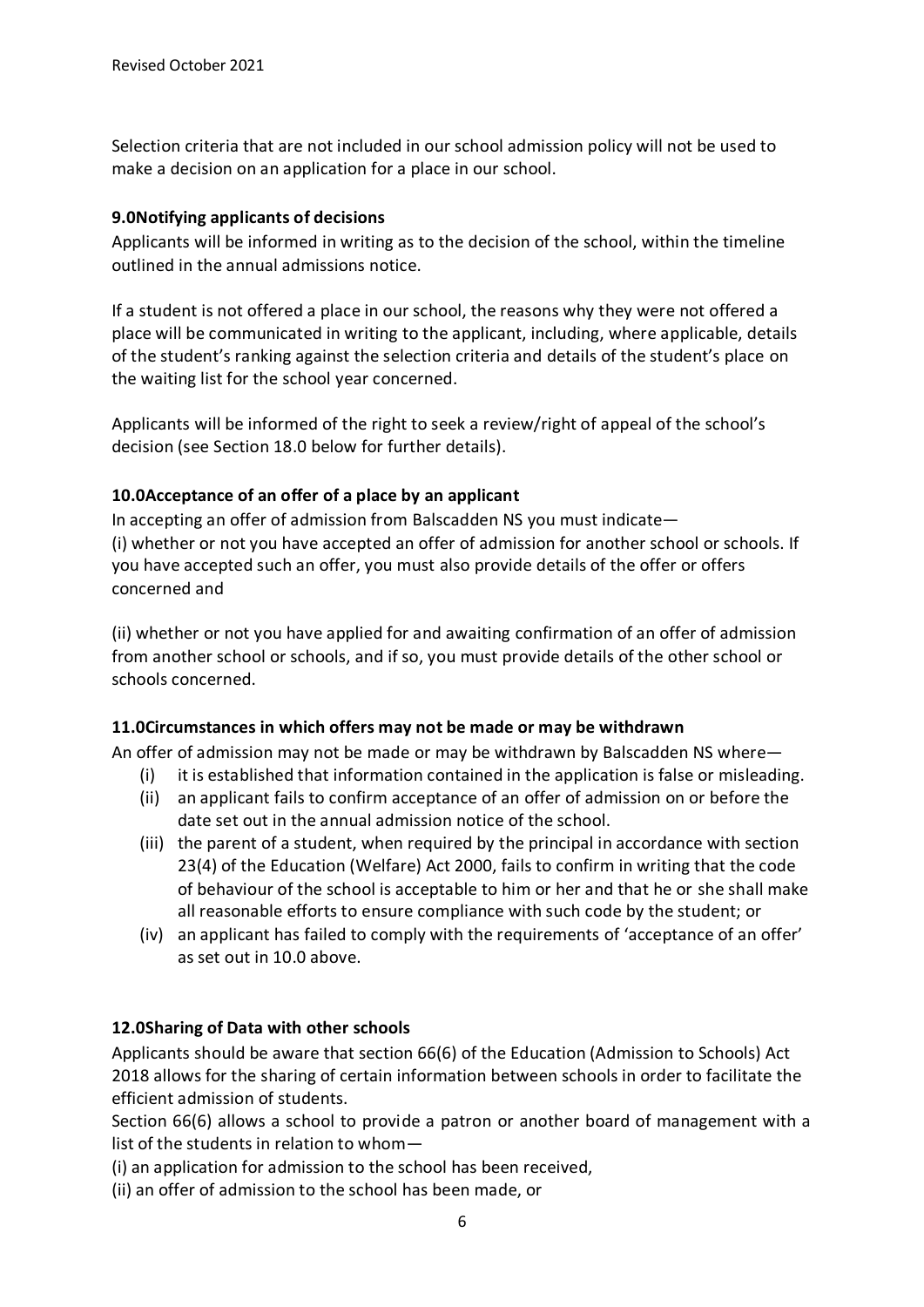(iii) an offer of admission to the school has been accepted.

The list may include any or all of the following:

(i) the date on which an application for admission was received by the school;

(ii) the date on which an offer of admission was made by the school;

(iii) the date on which an offer of admission was accepted by an applicant;

(iv) a student's personal details including his or her name, address, date of birth and personal public service number (within the meaning of section 262 of the Social Welfare Consolidation Act 2005).

## **13.0Waiting list in the event of oversubscription**

In the event of there being more applications to the school year concerned than places available, a waiting list of students whose applications for admission to Balscadden NS were unsuccessful due to the school being oversubscribed will be compiled and will remain valid for the school year in which admission is being sought.

Placement on the waiting list of Balscadden NS is in the order of priority assigned to the students' applications after the school has applied the selection criteria in accordance with this admission policy.

Offers of any subsequent places that become available for and during the school year in relation to which admission is being sought will be made to those students on the waiting list, in accordance with the order of priority in relation to which the students have been placed on the list.

## **14.0Late Applications**

All applications for admission received after the closing date as outlined in the annual admission notice will be considered and decided upon in accordance with our school's admissions policy, the Education Admissions to School Act 2018 and any regulations made under that Act.

Late applicants will be notified of the decision in respect of their application no later than three weeks after the date on which the school received the application. Late applicants will be offered a place if there is place available. In the event that there is no place available, the name of the applicant will be added to the waiting list as set out in Section 13.0.

## **15.0Procedures for admission of students to other years and during the school year**

The procedures of the school in relation to the admission of students who are not already admitted to the school to classes other than the school's intake group are as follows:

Parents/guardians will submit a fully completed application to the school office. A fully completed application shall consist of a fully completed application form, a copy of the birth certificate and proof of address. The Application Form will be available on the school website [\(www.balscadden.com\)](http://www.balscadden.com/) and in hard copy from the school office. A reply will be sent to parents/guardians in a timely fashion, but not later than three weeks from the date of receipt of a fully completed application. The same selection criteria will apply as outlined in the Oversubscription section of this policy (Section 6.0). In the event of a place not being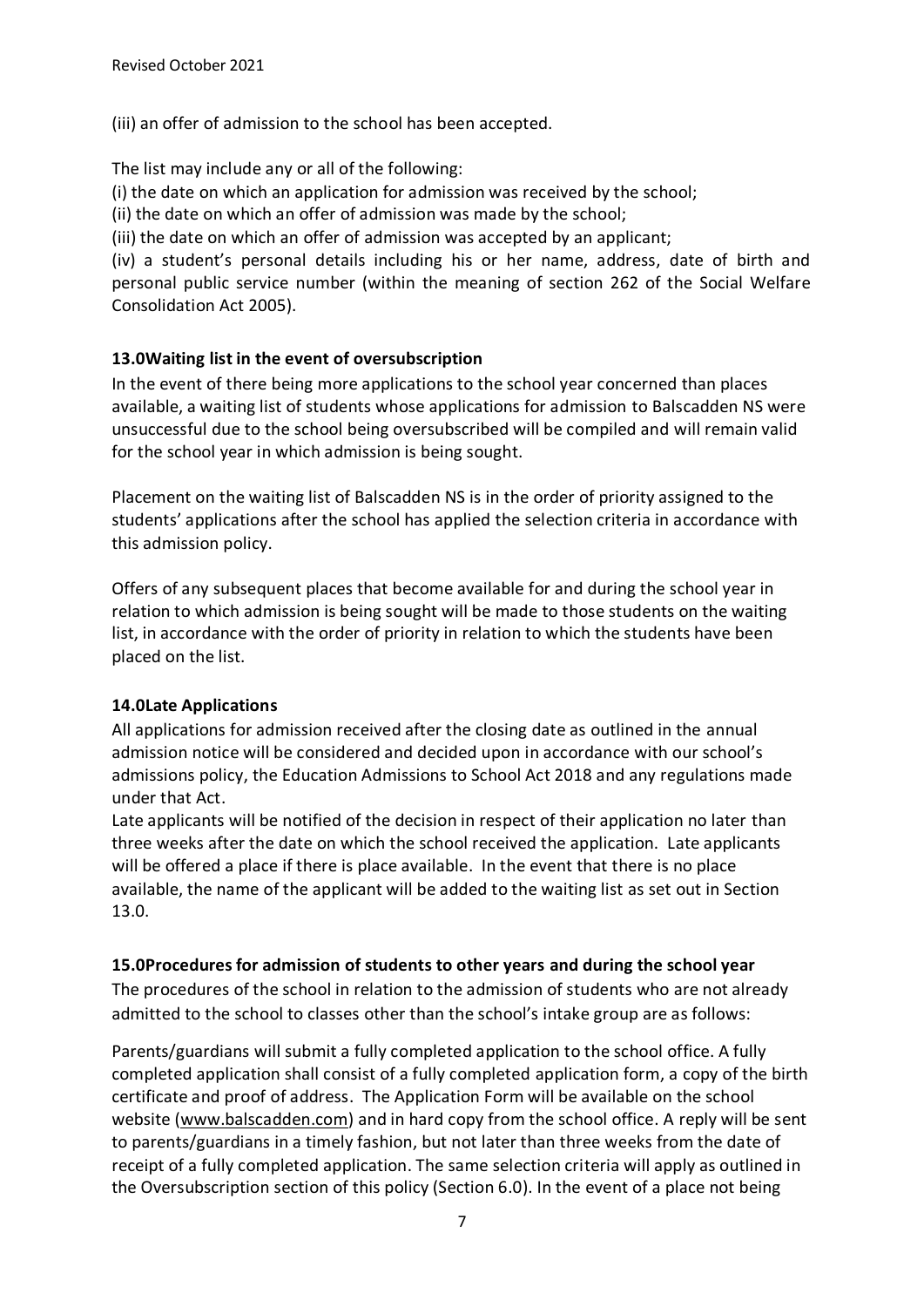available parents will be informed of where they are on the waiting list. A review will take place in June every year which will update the waiting list in place for each class.

The procedures of the school in relation to the admission of students who are not already admitted to the school, after the commencement of the school year in which admission is sought, are as follows:

In the event of a place becoming available in the course of the school year that place will be offered to the student who is number one on the waiting list for that class. The application process for these places are outlined above.

# <span id="page-7-0"></span>**16.0Declaration in relation to the non-charging of fees**

This rule applies to all schools.

The Board of Balscadden NS or any persons acting on its behalf will not charge fees for or seek payment or contributions (howsoever described) as a condition of-

- (a) an application for admission of a student to the school, or
- (b) the admission or continued enrolment of a student in the school.

# **17.0Arrangements regarding students not attending religious instruction**

The following are the school's arrangements for students, where the parents or in the case of a student who has reached the age of 18 years, the student, who has requested that the student attend the school without attending religious instruction in the school. These arrangements will not result in a reduction in the school day of such students:

A written request should be made to the Principal of the school. A meeting will then be arranged with the parent(s) or the student, as the case may be, to discuss how the request may be accommodated by the school.

# <span id="page-7-1"></span>**18.0Reviews/Appeals**

## **Review of decisions by the Board of Management**

The parent of the student may request the Board to review a decision to refuse admission. Such requests must be made in accordance with Section 29C of the Education Act 1998.

The timeline within which such a review must be requested and the other requirements applicable to such reviews are set out in the procedures determined by the Minister under section 29B of the Education Act 1998 which are published on the website of the Department of Education and Skills.

The Board will conduct such reviews in accordance with the requirements of the procedures determined under Section 29B and with section 29C of the Education Act 1998.

**Note:** Where an applicant has been refused admission due to the school being oversubscribed, the applicant **must request a review** of that decision by the board of management prior to making an appeal under section 29 of the Education Act 1998.

Where an applicant has been refused admission due to a reason other than the school being oversubscribed, the applicant **may request a review** of that decision by the board of management prior to making an appeal under section 29 of the Education Act 1998.